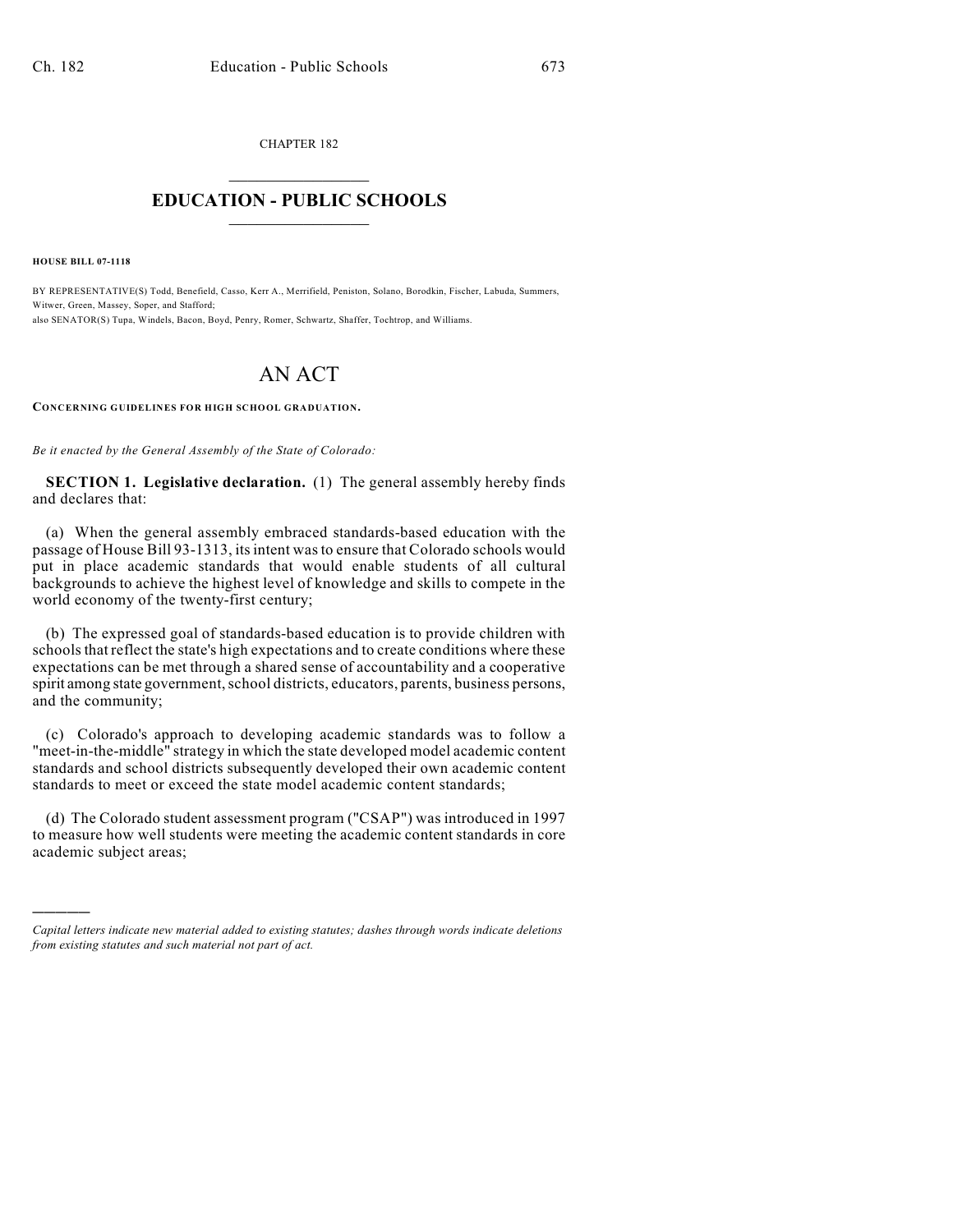(e) In 2000, Colorado created an accountability system that linked student performance on the CSAP exams to consequences for schools and school districts. Standards-based accountability in Colorado was further supplemented by the federal "No Child Left Behind Act of 2001", which requires schools, school districts, and states to demonstrate annual progress toward grade-level proficiency by virtually all students by the 2013-14 school year.

(f) Dramatic changes have occurred in our national, state, and local economies that were unforeseeable in the mid-1990s when the academic content standards were developed. As a result, students need to be prepared for a variety of possible futures as businesses adjust to competitive national and international pressures. Simultaneously, technology and innovation have changed expectations in the workplace and introduced a level of sophistication that was not present even ten years ago in traditional office jobs, jobs in technical fields, such as manufacturing, construction, and auto mechanics, and jobs in agriculture and health care.

(g) As a result, the demands on public education have grown to ensure that all students graduate from high school prepared for an increasingly challenging future;

(h) A recent nationwide survey of employers and faculty at postsecondary institutions concluded that all students need to take a rigorous curriculum in high school to be prepared for whatever future they choose;

(i) In addition, a list has been developed by The Partnership for 21st Century Skills of intellectual and social skills that graduates will need as our economy transitions to a more sophisticated level, including but not limited to innovation, creativity, information and communication technology, and adaptability;

(j) Unfortunately, some research shows that a significant number of students are ill-prepared for the futures they will face. This is reflected in the academic achievement gaps found in Colorado between Caucasian and Asian students and their Hispanic and African American counterparts, and in the statistic that only seventy-two percent of ninth graders in Colorado will graduate from high school four years later. An additional concern to state and local policymakers is that, of the students who enter two-year or four-year colleges in Colorado after graduating from high school, nearly three in every ten of them will require remedial course work before they are considered ready for college-level work.

(k) Several recent initiatives have addressed these problems and concerns, including new admission requirements for institutions of higher education, implemented by the Colorado commission on higher education and an education alignment task force appointed by the governor in 2006; and

(l) As Colorado seeks to implement state policy that willspur localschool boards to adopt high school graduation requirements to meet the challenges of preparing students for the twenty-first century, it is crucial to build upon the work that has already been done in identifying the problems and issues facing public education in the context of a standards-based education system.

(2) The general assembly therefore finds and declares that the state can be most effective in creating an environment for systemic change by setting aspirational high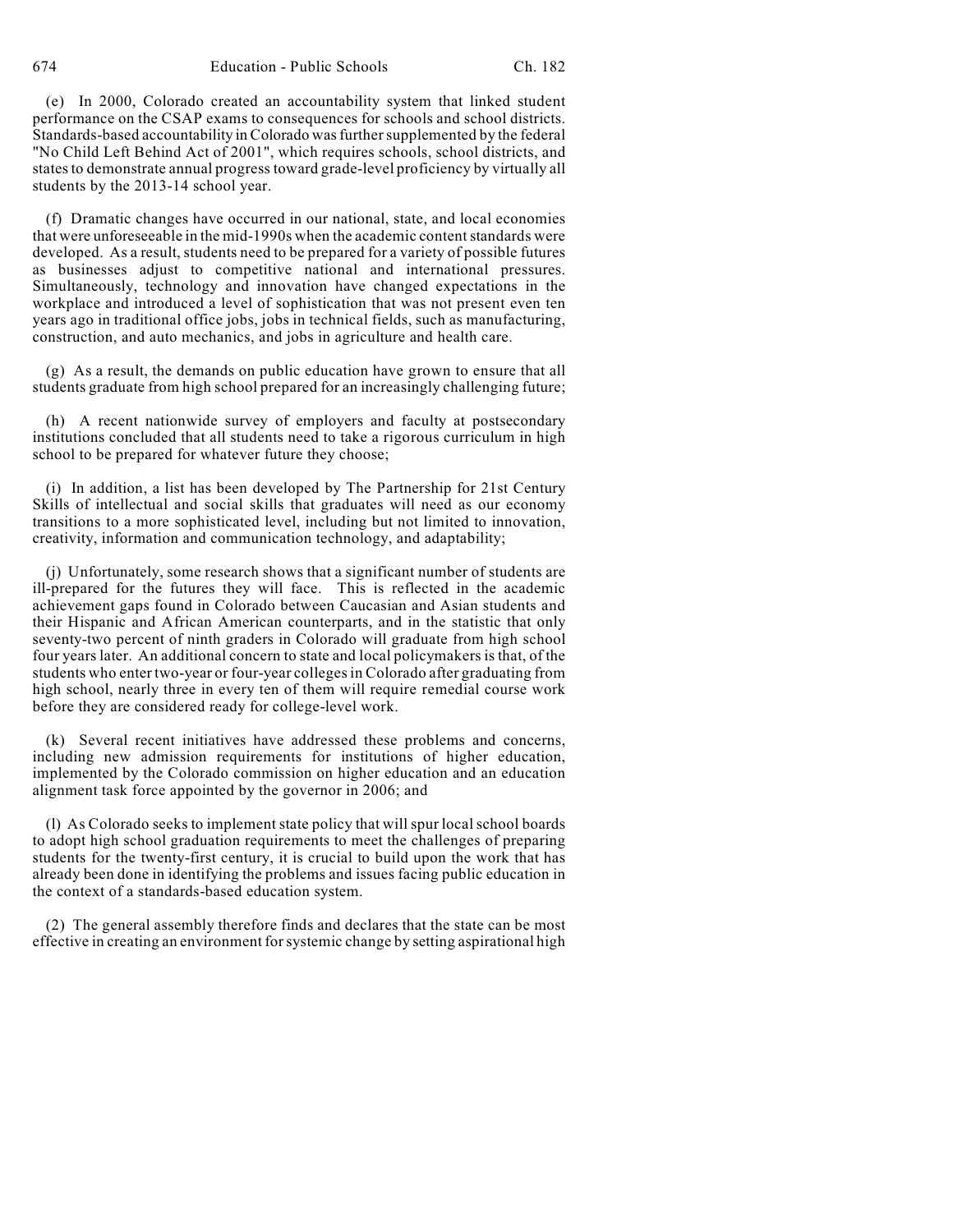school graduation guidelines as a model for school districts to meet or exceed when developing local high school graduation requirements. The state should further ensure that all school districts have the resources and technical expertise to offer a rigorous and relevant curriculum to each student no matter what career path the student chooses to follow.

**SECTION 2.** 22-2-106 (1), Colorado Revised Statutes, is amended BY THE ADDITION OF A NEW PARAGRAPH to read:

**22-2-106. State board - duties.** (1) It is the duty of the state board:

(a.5) TO ADOPT, ON OR BEFORE JULY 1, 2008, A COMPREHENSIVE SET OF GUIDELINES FOR THE ESTABLISHMENT OF HIGH SCHOOL GRADUATION REQUIREMENTS TO BE USED BY EACH SCHOOL DISTRICT BOARD OF EDUCATION IN DEVELOPING LOCAL HIGH SCHOOL GRADUATION REQUIREMENTS. EACH SCHOOL DISTRICT BOARD OF EDUCATION SHALL RETAIN THE AUTHORITY TO DEVELOP ITS OWN UNIQUE HIGH SCHOOL GRADUATION REQUIREMENTS, SO LONG AS THOSE LOCAL HIGH SCHOOL GRADUATION REQUIREMENTS MEET OR EXCEED ANY MINIMUM STANDARDS OR BASIC CORE COMPETENCIES OR SKILLS IDENTIFIED IN THE COMPREHENSIVE SET OF GUIDELINES FOR HIGH SCHOOL GRADUATION DEVELOPED BY THE STATE BOARD PURSUANT TO THIS PARAGRAPH (a.5). IN DEVELOPING THE GUIDELINES FOR HIGH SCHOOL GRADUATION, THE STATE BOARD SHALL NOT IDENTIFY SPECIFIC COURSES THAT A STUDENT SHALL TAKE NOR THE LEVEL OF PROFICIENCY A STUDENT SHALL ACHIEVE TO MEET THE GUIDELINES ESTABLISHED BY THE STATE BOARD. IN DEVELOPING THE GUIDELINES FOR HIGH SCHOOL GRADUATION, THE STATE BOARD SHALL UTILIZE THE RECOMMENDATIONS OF THE STATE GRADUATION GUIDELINES DEVELOPMENT COUNCIL ESTABLISHED IN SECTION 22-7-414 AND SHALL:

(I) TAKE INTO ACCOUNT RECOMMENDATIONS FROM THE 2006 REPORT OF THE COLORADO EDUCATION ALIGNMENT COUNCIL APPOINTED BY THE GOVERNOR PURSUANT TO EXECUTIVE ORDER B 009 05;

(II) CONSIDER ANY RECOMMENDATIONS FROM THE P-16 COUNCIL CREATED IN SENATE BILL 07-053, ENACTED AT THE FIRST REGULAR SESSION OF THE SIXTY-SIXTH GENERAL ASSEMBLY;

(III) WORK WITH THE COLORADO COMMISSION ON HIGHER EDUCATION TO ENSURE THAT THE STATE BOARD'S GUIDELINES FOR HIGH SCHOOL GRADUATION ADOPTED PURSUANT TO THIS PARAGRAPH (a.5) AND THE POSTSECONDARY ACADEMIC ADMISSION STANDARDS ESTABLISHED PURSUANT TO SECTION 23-1-113,C.R.S., ARE ALIGNED FOR STUDENTS ENTERING A FOUR-YEAR PUBLIC POSTSECONDARY EDUCATION INSTITUTION ON OR AFTER AUGUST 1, 2012;

(IV) RECOGNIZE AND ADDRESS THE MULTIPLE AND DIVERSE PATHWAYS TO DIPLOMAS OFFERED BY SCHOOL DISTRICTS IN THE STATE. THE GUIDELINES FOR HIGH SCHOOL GRADUATION SHALL ACCOMMODATE THE DIFFERING AND BROAD CATEGORIES OF STUDENT INTERESTS AND ECONOMIC NEEDS, INCLUDING BUT NOT LIMITED TO AGRICULTURE, ARCHITECTURE, ARTS, COMMUNICATIONS, BUSINESS AND MANAGEMENT, CONSTRUCTION TECHNOLOGY, EDUCATION, FINANCE, GOVERNMENT, HEALTH SCIENCES, TOURISM, HUMAN SERVICES, INFORMATION TECHNOLOGY, LAW AND PUBLIC SAFETY, MANUFACTURING, MARKETING AND SALES, PHYSICAL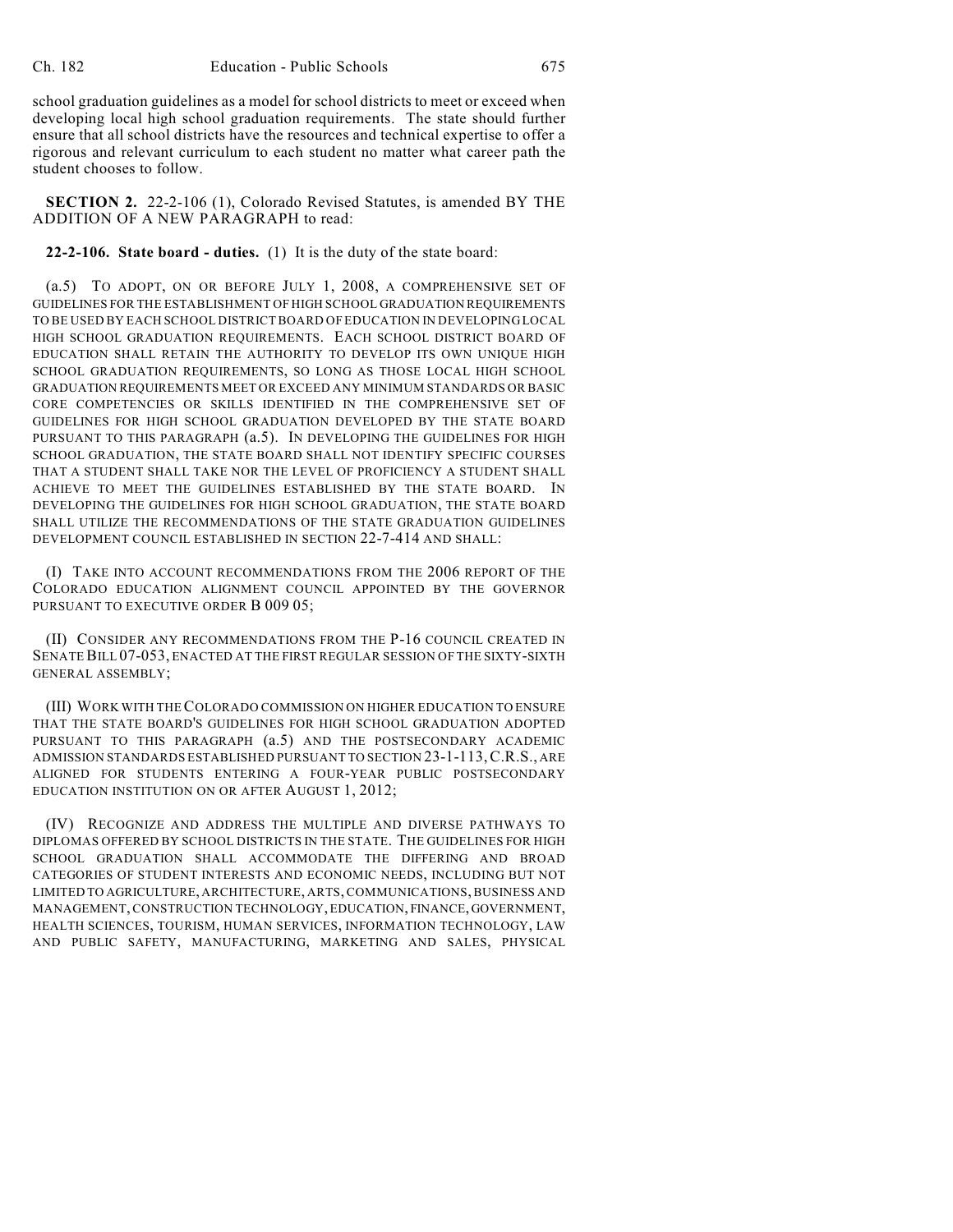EDUCATION, SCIENCE AND TECHNOLOGY, AND TRANSPORTATION. THE GUIDELINES FOR HIGH SCHOOL GRADUATION ADOPTED BY THE STATE BOARD PURSUANT TO THIS PARAGRAPH (a.5) SHALL ENSURE, AT A MINIMUM, THAT, WHILE NOT IDENTICAL, EACH PATHWAY IS EQUALLY RIGOROUS.

(V) UTILIZE STANDARDS-BASED EDUCATION, AS DESCRIBED IN SECTION 22-7-402, AS THE FRAMEWORK FOR THE DEVELOPMENT OF THE GUIDELINES FOR HIGH SCHOOL GRADUATION AND CONSIDER HOW HIGH SCHOOL GRADUATION REQUIREMENTS CAN BE ARTICULATED IN A STANDARDS-BASED EDUCATION SYSTEM. IN THE PROCESS OF DEVELOPING THE GUIDELINES FOR HIGH SCHOOL GRADUATION, THE STATE BOARD SHALL ENSURE THAT THE STATE MODEL CONTENT STANDARDS, ADOPTED PURSUANT TO SECTION 22-7-406, ARE SUFFICIENTLY RIGOROUS, PARTICULARLY IN THE CORE ACADEMIC SUBJECT AREAS OF MATHEMATICS, SCIENCE, READING, AND WRITING SO THAT STUDENTS ARE EXPOSED TO SUBJECT MATTER THAT RESEARCH INDICATES WILL ADEQUATELY PREPARE THEM FOR ENTRANCE INTO THE WORKFORCE OR THE POSTSECONDARY EDUCATION SYSTEM. ON OR BEFORE AUGUST 1, 2007, THE STATE BOARD SHALL BEGIN TO RECEIVE PUBLIC COMMENT ON THE ADEQUACY OF THE EXISTING STATE MODEL CONTENT STANDARDS. AS PART OF RECEIVING PUBLIC COMMENT, THE STATE BOARD IS ENCOURAGED TO FORM A STAKEHOLDER GROUP OF PARENTS, TEACHERS, ADMINISTRATORS, AND OTHERS TO DEVELOP RECOMMENDATIONS RELATED TO MODERNIZING THE STATE MODEL CONTENT STANDARDS IN MATHEMATICS, SCIENCE, READING, AND WRITING. ON OR BEFORE FEBRUARY 1, 2008, THE STATE BOARD SHALL REPORT TO THE EDUCATION COMMITTEES OF THE HOUSE OF REPRESENTATIVES AND THE SENATE, OR ANY SUCCESSOR COMMITTEES, ON THE ADEQUACY OF THE EXISTING STATE MODEL CONTENT STANDARDS IN THESE SUBJECT MATTERS.

(VI) RECOGNIZE AND ACKNOWLEDGE THE IMPORTANCE OF OBTAINING THE CORE COMPETENCY SKILLS AND STANDARDS TO SUCCEED IN THE TWENTY-FIRST CENTURY, INCLUDING BUT NOT LIMITED TO PROFICIENCY IN MATH, SCIENCE, AND WRITTEN AND VERBAL COMMUNICATION SKILLS; AND

(VII) TAKE INTO ACCOUNT THE IMPORTANCE OF PRE-HIGH SCHOOL AND POSTSECONDARY CAREER PLANNING THAT PROVIDES MIDDLE SCHOOL AND JUNIOR HIGH SCHOOL STUDENTS AND PARENTS WITH AWARENESS OF THE SCHOOL DISTRICT'S HIGH SCHOOL GRADUATION REQUIREMENTS, THE MULTIPLE PATHWAYS A STUDENT CAN FOLLOW, AND OTHER PERTINENT INFORMATION THAT WILL HELP PREPARE A STUDENT FOR A SUCCESSFUL HIGH SCHOOL EXPERIENCE.

**SECTION 3.** Part 4 of article 7 of title 22, Colorado Revised Statutes, is amended BY THE ADDITION OF A NEW SECTION to read:

**22-7-414. State graduation guidelines development council - creation membership - duties - repeal.** (1) (a) THERE IS HEREBY CREATED WITHIN THE DEPARTMENT OF EDUCATION THE STATE GRADUATION GUIDELINES DEVELOPMENT COUNCIL, REFERRED TO IN THIS SECTION AS THE "GRADUATION GUIDELINES COUNCIL".

(b) THE GRADUATION GUIDELINES COUNCIL SHALL CONSIST OFTWELVE MEMBERS APPOINTED BY THE GOVERNOR. COUNCIL MEMBERS SHALL BE RESIDENTS OF COLORADO AND SHALL BE APPOINTED FOR TWO-YEAR TERMS. COUNCIL MEMBERS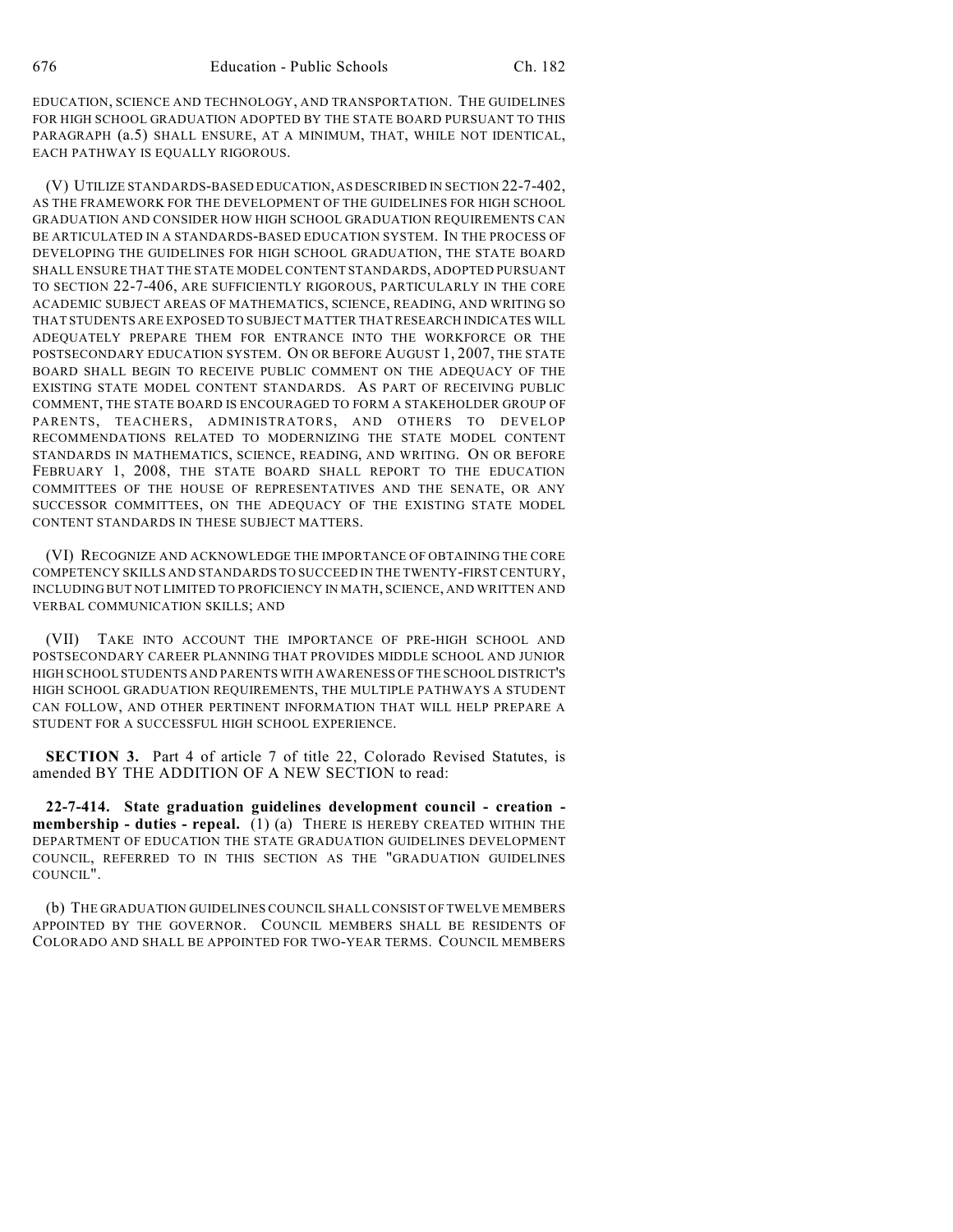SHALL INCLUDE:

(I) EXPERTS IN THE AREAS OF CURRICULUM, STANDARDS AND ASSESSMENTS, CAREER AND TECHNICAL SKILLS, AND LEARNING AND THINKING SKILLS;

(II) REPRESENTATIVES FROM THE BUSINESS COMMUNITY, PUBLIC SCHOOLS, INSTITUTIONS OF HIGHER EDUCATION, COMMUNITY COLLEGES, AND CAREER AND TECHNICAL INSTITUTIONS;

(III) REPRESENTATIVES FROM ALL AREAS OF THE STATE, INCLUDING URBAN AND RURAL AREAS, AND LARGE AND SMALL SCHOOL DISTRICTS. THE GRADUATION GUIDELINES COUNCIL SHALL REPRESENT THE ETHNIC, RACIAL, CULTURAL, AND GENDER DIVERSITY OF THE STATE.

(IV) AT LEAST ONE RESIDENT OF THE WESTERN SLOPE; AND

(V) AT LEAST ONE PERSON WITH EXPERTISE IN ADDRESSING THE NEEDS OF EXCEPTIONAL STUDENTS.

(2) ANY MEMBER OF THE GRADUATION GUIDELINES COUNCIL MAY BE REMOVED AT ANY TIME FOR CAUSE BY THE GOVERNOR. VACANCIES IN THE MEMBERSHIP SHALL BE FILLED BY THE GOVERNOR TO SERVE THE REMAINDER OF THE TERM OF THE VACATING MEMBER.

(3) THE DEPARTMENT SHALL PROVIDE SUCH OFFICE SPACE, EQUIPMENT, AND STAFF SERVICES TO THE GRADUATION GUIDELINES COUNCIL AS MAY BE NECESSARY FOR THE COUNCIL TO CARRY OUT ITS DUTIES PURSUANT TO THIS SECTION.

(4) (a) ON OR BEFORE MAY 1, 2008, THE GRADUATION GUIDELINES COUNCIL SHALL DEVELOP AND RECOMMEND TO THE STATE BOARD FOR ADOPTION A COMPREHENSIVE SET OF GUIDELINES FOR THE ESTABLISHMENT OF HIGH SCHOOL GRADUATION REQUIREMENTS. THE GUIDELINES FOR HIGH SCHOOL GRADUATION SHALL TAKE INTO ACCOUNT THE FACTORS SET FORTH IN SECTION  $22-2-106(1)(a.5)$ AND RECOGNIZE AND ADDRESS THE MULTIPLE AND DIVERSE PATHWAYS TO DIPLOMAS OFFERED BY SCHOOL DISTRICTS OF THE STATE.

(b) IN DEVELOPING THE STATE GUIDELINES FOR HIGH SCHOOL GRADUATION, THE GRADUATION GUIDELINES COUNCIL SHALL UTILIZE THE EXPERTISE OF SCHOOL DISTRICT PERSONNEL AND OTHER EDUCATION EXPERTS.

(c) IN DEVELOPING THE STATE GUIDELINES FOR HIGH SCHOOL GRADUATION, THE GRADUATION GUIDELINES COUNCIL, IN COLLABORATION WITH THE STATE BOARD, SHALL PROVIDE APPROPRIATE PUBLIC NOTICE AND HOLD A SERIES OF AT LEAST SIX PUBLIC MEETINGS THROUGHOUT THE STATE AT WHICH IT SHALL HEAR TESTIMONY REGARDING THE STATE GUIDELINES FOR HIGH SCHOOL GRADUATION. THE GRADUATION GUIDELINES COUNCIL SHALL ALSO SPECIFICALLY SEEK RECOMMENDATIONS FROM AND WORK IN COOPERATION WITH SCHOOL DISTRICTS, EDUCATORS, PARENTS, STUDENTS, REPRESENTATIVES FROM POSTSECONDARY EDUCATION, BUSINESS PERSONS, AND MEMBERS OF THE COMMUNITY WHO ARE REPRESENTATIVE OF THE CULTURAL DIVERSITY OF THE STATE.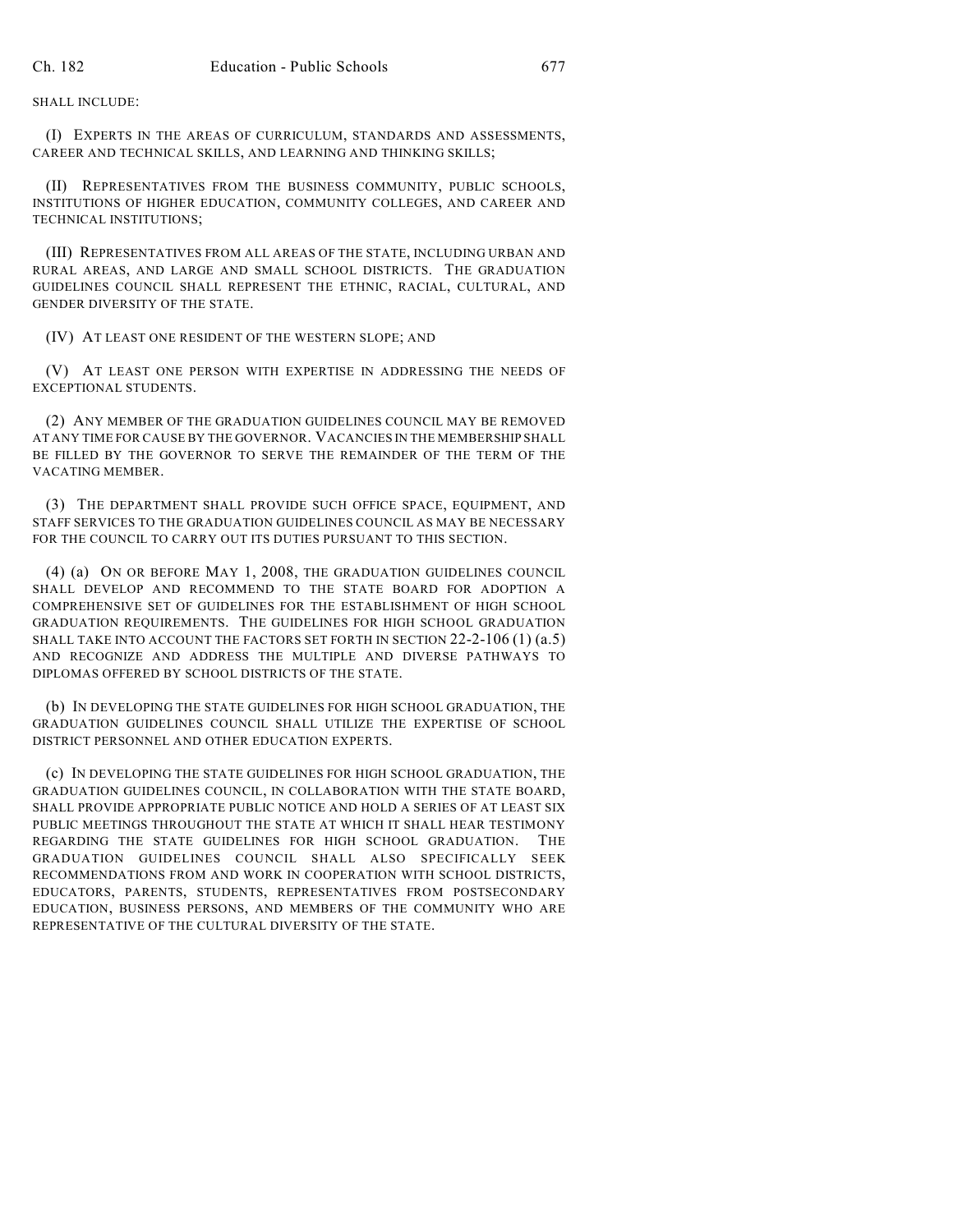(5) THE GRADUATION GUIDELINES COUNCIL IS REPEALED, EFFECTIVE JULY 1, 2008.

**SECTION 4.** 22-32-109 (1), Colorado Revised Statutes, is amended BY THE ADDITION OF A NEW PARAGRAPH to read:

**22-32-109. Board of education - specific duties.** (1) In addition to any other duty required to be performed by law, each board of education shall have and perform the following specific duties:

(kk) (I) TO UNDERTAKE A COMMUNITY-BASED PROCESS TO DEVELOP A BLUEPRINT FOR THE EDUCATION SYSTEM IN THE COMMUNITY AND TO DETERMINE THE SKILLS STUDENTS WILL NEED TO BE SUCCESSFUL AFTER GRADUATION. EACH BOARD OF EDUCATION SHALL SEEK INPUT FROM THE COMMUNITY AT LARGE, WHICH MAY INCLUDE, BUT NEED NOT BE LIMITED TO, STUDENTS, PARENTS, BUSINESS PERSONS, NEIGHBORING SCHOOL DISTRICTS, AND REGIONAL BOARDS OF COOPERATIVE SERVICES. EACH BOARD OF EDUCATION SHALL USE THIS BLUEPRINT, TOGETHER WITH THE GUIDELINES FOR HIGH SCHOOL GRADUATION REQUIREMENTS DEVELOPED BY THE STATE BOARD PURSUANT TO SECTION 22-2-106 (1) (a.5), TO ESTABLISH LOCAL HIGH SCHOOL GRADUATION REQUIREMENTS APPLICABLE TO STUDENTS ENROLLING IN NINTH GRADE BEGINNING JULY 1, 2009. A BOARD OF EDUCATION THAT HAS UNDERTAKEN A COMPREHENSIVE COMMUNITY-BASED PROCESS AND HAS REVISED ITS HIGH SCHOOL GRADUATION REQUIREMENTS WITHIN THE PREVIOUS TWO YEARS SHALL NOT BE REQUIRED TO DEVELOP A NEW BLUEPRINT FOR THE EDUCATION SYSTEM IN ITS COMMUNITY OR MAKE ANY REVISIONS TO ITS HIGH SCHOOL GRADUATION REQUIREMENTS.

(II) EACH BOARD OF EDUCATION SHALL REPORT ITS BLUEPRINT FOR THE EDUCATION SYSTEM IN THE COMMUNITY AND ITS NEW OR REVISED HIGH SCHOOL GRADUATION REQUIREMENTS TO THE PUBLIC THROUGH THE ACCREDITATION PROCESS, AS DETERMINED BY THE STATE BOARD. IN ITS REPORT, THE BOARD OF EDUCATION SHALL DEMONSTRATE HOW ITS HIGH SCHOOL GRADUATION REQUIREMENTS MEET OR EXCEED ANY MINIMUM STANDARDS OR CORE COMPETENCIES OR SKILLS IDENTIFIED IN THE GUIDELINES FOR HIGH SCHOOL GRADUATION REQUIREMENTS DEVELOPED BY THE STATE BOARD PURSUANT TO SECTION 22-2-106 (1) (a.5).

**SECTION 5.** 23-1-113, Colorado Revised Statutes, is amended BY THE ADDITION OF A NEW SUBSECTION to read:

**23-1-113. Commission directive - admission standards for baccalaureate and graduate institutions of higher education.** (4) THE COMMISSION SHALL WORK WITH THE STATE BOARD OF EDUCATION TO ALIGN THE ACADEMIC ADMISSION STANDARDS ESTABLISHED PURSUANT TO THIS SECTION WITH THE GUIDELINES FOR HIGH SCHOOL GRADUATION REQUIREMENTS DEVELOPED PURSUANT TO SECTION 22-2-106 (1) (a.5), C.R.S. ANY REVISED ACADEMIC ADMISSION STANDARDS SHALL BE IMPLEMENTED NO LATER THAN THE SELECTION OF THE FRESHMAN CLASS OF FALL 2012.

**SECTION 6. Effective date.** (1) Except as otherwise provided in subsection (2) of this section, this act shall take effect upon passage.